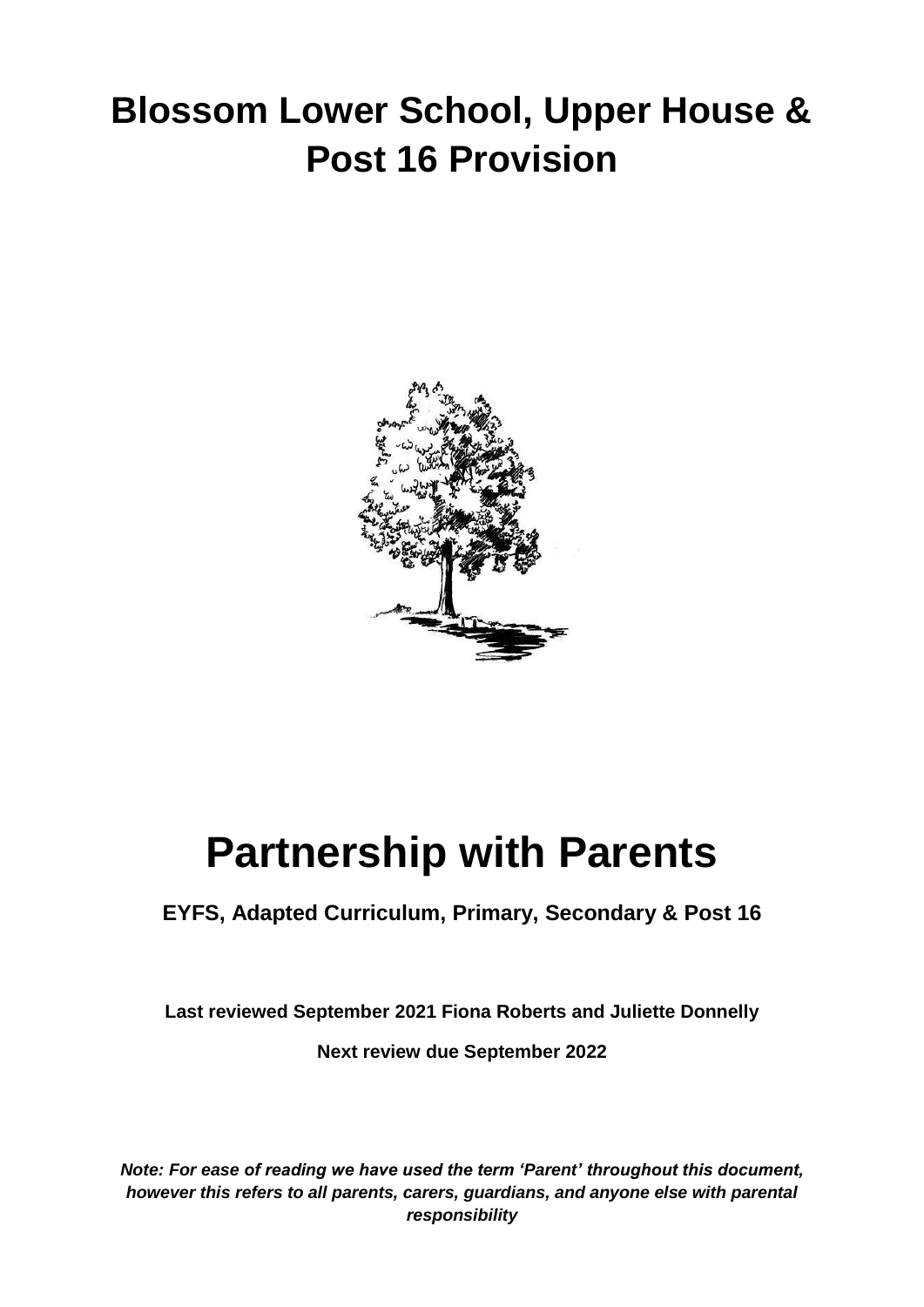#### **Aims of this Policy**

Blossom House School is committed to working in partnership with parents. Parents play an essential role in their child's learning process and the home learning environment is key to ensuring pupils develop and maintain positive attitudes and behaviours that support their educational attainment. We aim to create continuity for pupils by strengthening the school-home link, and partnership with parents is widely encouraged through a range of information sharing events and support services. Parent's views are greatly valued and we are continuously working on ways to encourage parental contribution in the development of our policies, procedures and school environment. We consider parents to be an integral part of the school community.

To fulfil these aims we ensure that:

- The school environment is welcoming, friendly and promotes as positive sense of equality and diversity throughout
- We respect parents' knowledge and understanding of their child, their hopes and fears
- Communication with parents is positive, frequent and considered a two-way process
- Parents are treated as partners in their child's educational process and are involved in their child's learning
- We promote the sharing of theoretical and practical knowledge regarding children's special needs to ensure parents can become informed in evaluating options made available to them and their child
- We promote active involvement of parents in decisions regarding their child
- Parents are encouraged to contribute to the school's policies and procedures and are invited to share their views on any school decision making
- We support the principles outlined in the SEN Code of Practice 2015 (revised 2020)
- Parents are encouraged to participate in school activities and events through our 'Parent Voice' Parent Teacher Association

Parents should endeavour to:

- Share information with the school to support effective two-way communication
- Take an interest in and actively support their child's education
- Encourage a positive attitude to school and learning
- Ensure their child's regular attendance and punctuality at school
- Attend meetings held by school
- Work with the multidisciplinary team to ensure the best outcomes for their child

Partnership with parents is encouraged throughout the practices listed below. We are continuously reviewing the strength of our partnership and adapting our provision to suit the needs of the families that we work with.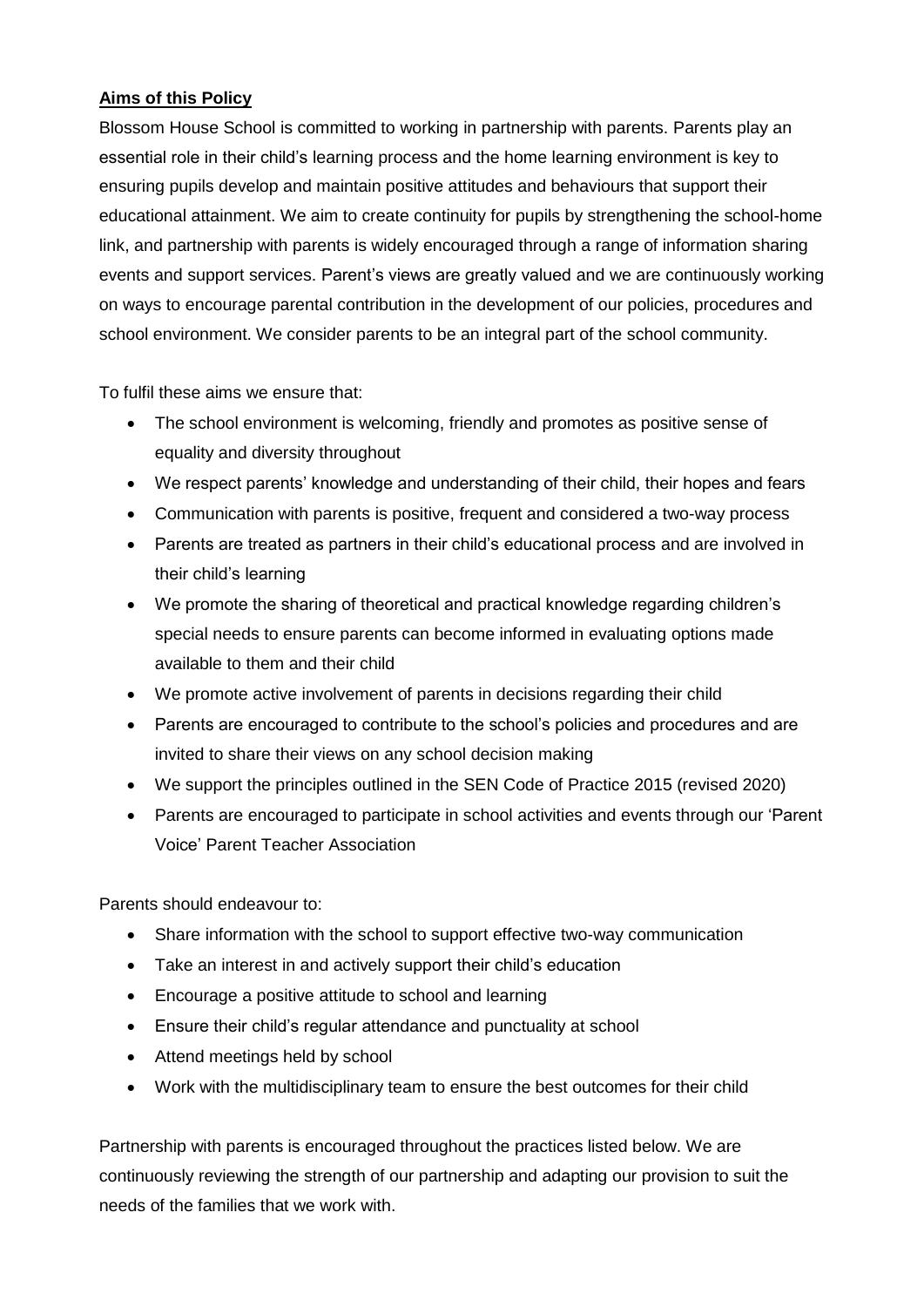#### **Parental Involvement in School and Learning**

#### **Involving Parents in School Policies**

A number of important school policies are on the school website and parents can request to read other policies at any time. When a child is offered a place, a welcome pack is sent out which includes the school behaviour, safeguarding and medical polices.

#### **Parent Questionnaires**

Regular questionnaires and surveys are sent to parents. These provide parents with the opportunity to give their opinion on a number of areas of school life and development. The Senior Management Team review these questionnaires and analyse the findings in order to add to the school development plan and make sure that parents' voices are being heard.

#### **Curriculum**

In the Foundation Stage:

- $\triangleright$  Home visits- before a pupil begins at the Foundation Stage two members of staff (manager and class teacher/SLT) will attend a home visit to meet with the parent/carer and child in a familiar setting. It is at this visit that induction information including the child's timetable and relevant policies, will be shared.
- $\triangleright$  Six monthly reviews are held for all children in the Foundation Stage until the age of 5. Reports are written for these. An end of EYFS report is provided at the end of reception which may be included as part of their six monthly review report.
- ➢ The delivery of the EYFS is described in the Foundation Stage policy which is available to parents. The parents have a termly meeting in which the EYFS is discussed. They are provided with a copy of the Early Learning Outcomes and are encouraged to record observations within the home.

In the Lower and Upper School:

- $\triangleright$  Therapies- the SLT and OT will share the functional targets from their group sessions with parents at the beginning of each term.
- ➢ An annual review is held for all children. This is an opportunity to review and update the EHCP as well as discuss all areas of progress and any areas of concern. Reports are written ahead of these meetings and shared with parents.
- ➢ Behaviour- we recognise that an effective school behaviour policy requires close partnership between parents, teachers and children. We offer information, training and support for parents to increase their understanding around discipline and consistent boundaries. We expect parents to discuss school rules with their children and support the use of our behaviour management strategies at home; in order to provide continuity between home and school.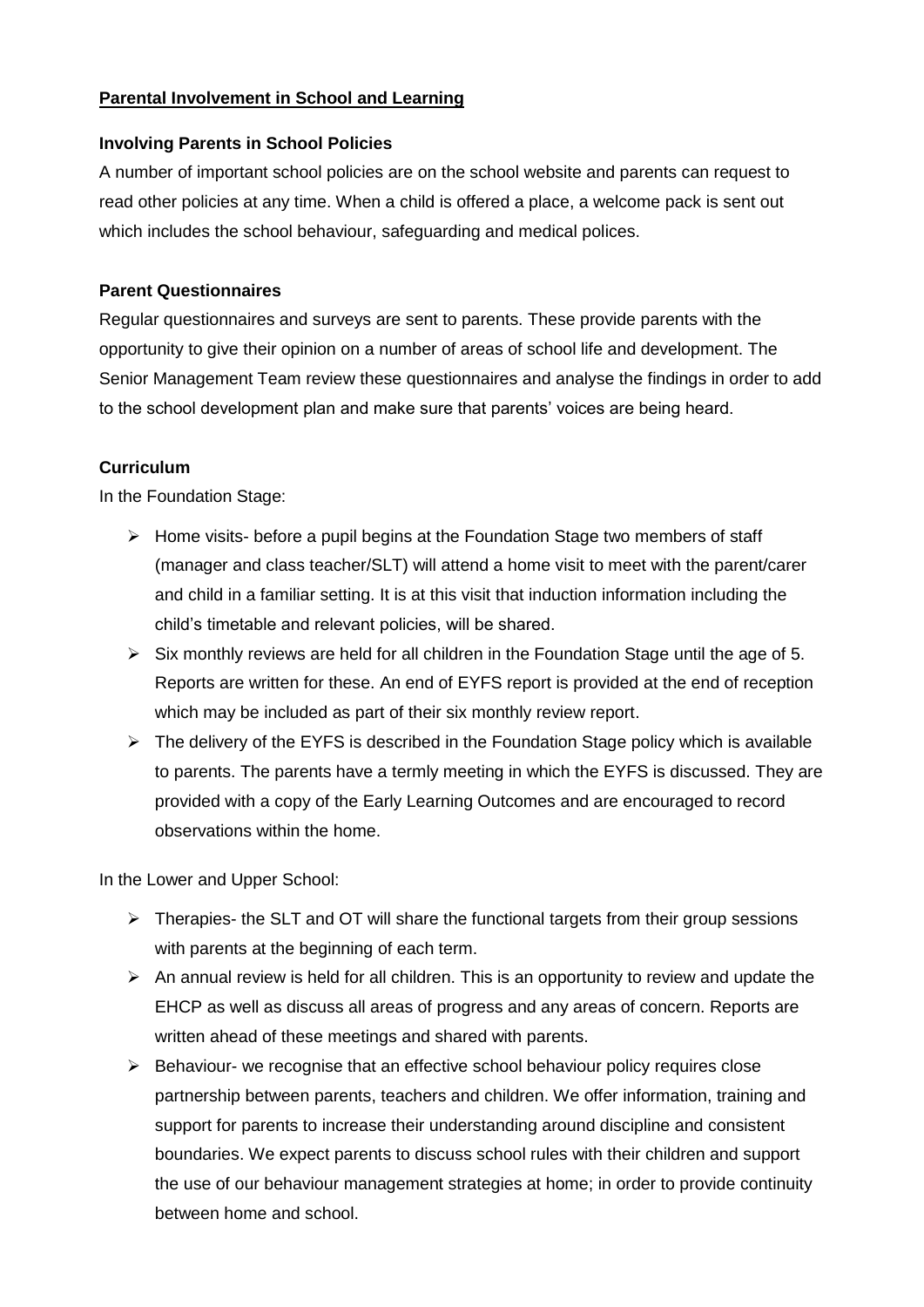#### **Transitions to/from Blossom House School**

All parents are provided with a transition pack which they can use to support their child's understanding of what to expect when they begin attending the school. They are also invited to attend a transition day where they are given the opportunity to meet other parents and pupils, ask questions, share concerns and understand the routines, expectations and workings of the school day.

#### **Travel Training**

Year 10 pupils are offered travel training through the OT team, to help them develop the skills needed to travel independently between home and school. Parent collaboration is essential for pupils to get exposure to different journeys and situations, helping them transfer skills developed by the programme.

#### **Safeguarding**

Blossom House is committed to safeguarding and promoting the welfare of children and young people. Our Safeguarding Children & Child Protection Policy is available on our website and parents have a clear understanding of our school's commitment. Parents are encouraged to share their views of our policy and contribute to its content via parent questionnaires.

#### **Parent Information Events**

#### **Parents Information Talks**

Regular talks are held for parents on relevant topics such as e-safety, diagnoses, behaviour management, etc. These are held on information evenings or during parent coffee mornings. Where there is an identified need, we may invite specialists to give talks on topics such as mental health, or sleep difficulties. Parents are also encouraged to share ideas for guest speakers.

#### **Parent Training Events**

Training is regularly offered to parents, for example, OT, SLT, Numeracy, Literacy workshops take place throughout the year. The aims of these workshops are to inform parents about the delivery of the curriculum and therapy within the school and how they can carry this over into the home.

#### **RSE (Relationship and Sex Education)**

Parental involvement is encouraged with our RSE curriculum delivery. Questionnaires are sent out to gather parents' views, and information evenings are held, where parents can ask questions and share concerns. Parents are expected to support the delivery of the curriculum in the home learning environment.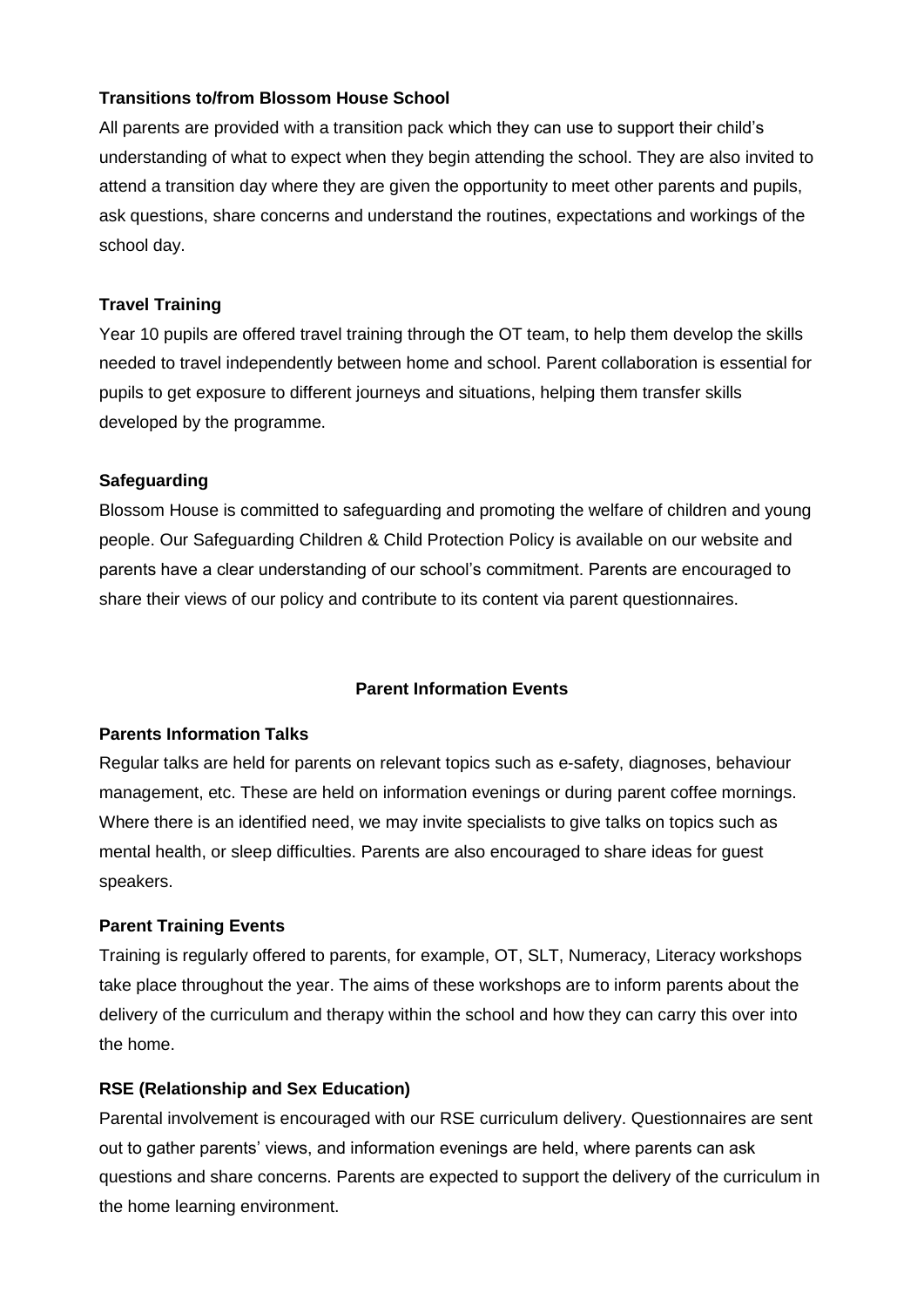#### **Parenting Support**

#### **Linking in with External Agencies**

Parents are encouraged to share details of any involvement with external agencies e.g. Social Care Professionals, Psychologists, Family Therapists etc. Blossom House School recognises the importance of multi-agency working to support children's needs, and will liaise with these agencies as required. We may also refer families to external agencies if their/their child's needs cannot be met within our specialist school provision. If families need extra support to access external agencies, we may set up Early Help or refer to our in-house Family Support.

#### **Early Help**

Early help means providing support as soon as a problem emerges at any point in a child's life. This could be around home and family life, behaviour, mental or physical health, or general wellbeing. Where families are felt to benefit from Early Help, the Specialist Advisor or DSL will coordinate a Team Around the Child (TAC) meeting, where parents and professionals working with the child and/or family come together, and look at: what's working well, what we are concerned about, and what actions are needed to make things better. TAC meetings are usually scheduled every 6 weeks. They are non-statutory, but parents are strongly advised to engage, in order to improve outcomes for themselves and their child.

#### **Family Support**

The Family Support Service is designed to help families who are in need of extra support, over and above that offered by the school's specialist provision. Family Support involves direct work with a parent or family, usually through home visits or visits in the community. The Family Support Team, can help with:

- Parenting support
- Support with routines, sleep, cleanliness, diet, behaviour, safety (including online), medical or health needs (optician, dentist)
- Community visits/advocacy e.g. supporting parents to attend appointments
- Housing and benefit support, including PiP, DLA and charity applications
- Support with siblings needs, including referrals to young carers/sibs
- Emotional support
- Support for parents with learning difficulties, mental health difficulties, substance misuse or chronic illness
- Support during adverse life experiences such as domestic abuse, bereavement, separation, homelessness or family breakdown